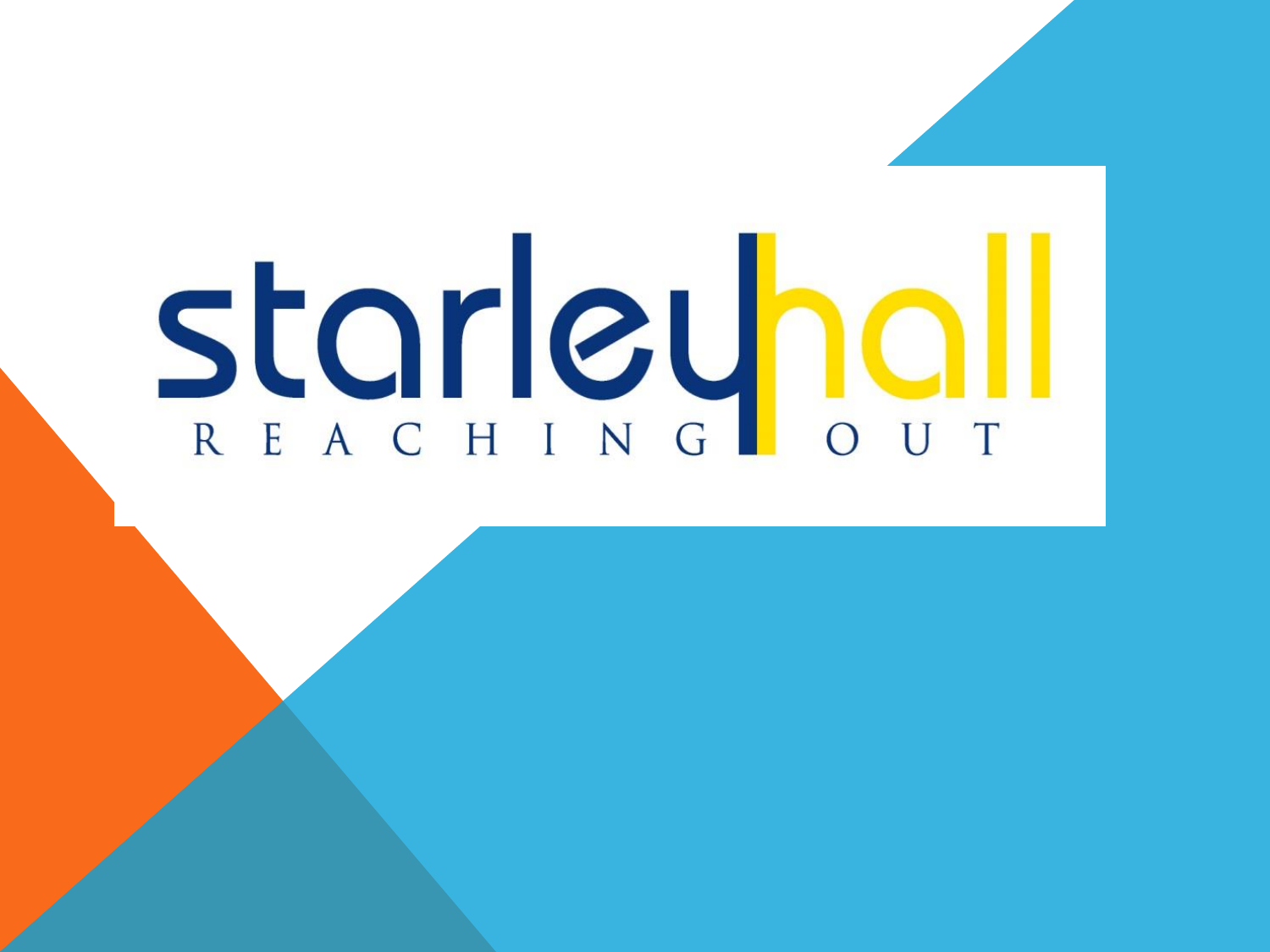- Developmental Trauma
- Failed relationships Attachment Disorder
- Neuro-developmental difference/ID
- Impairments in adaptive functioning/independence
- Communication impairments
- Attentional difficulties and hyperactivity
- Thinking and problem solving difficulties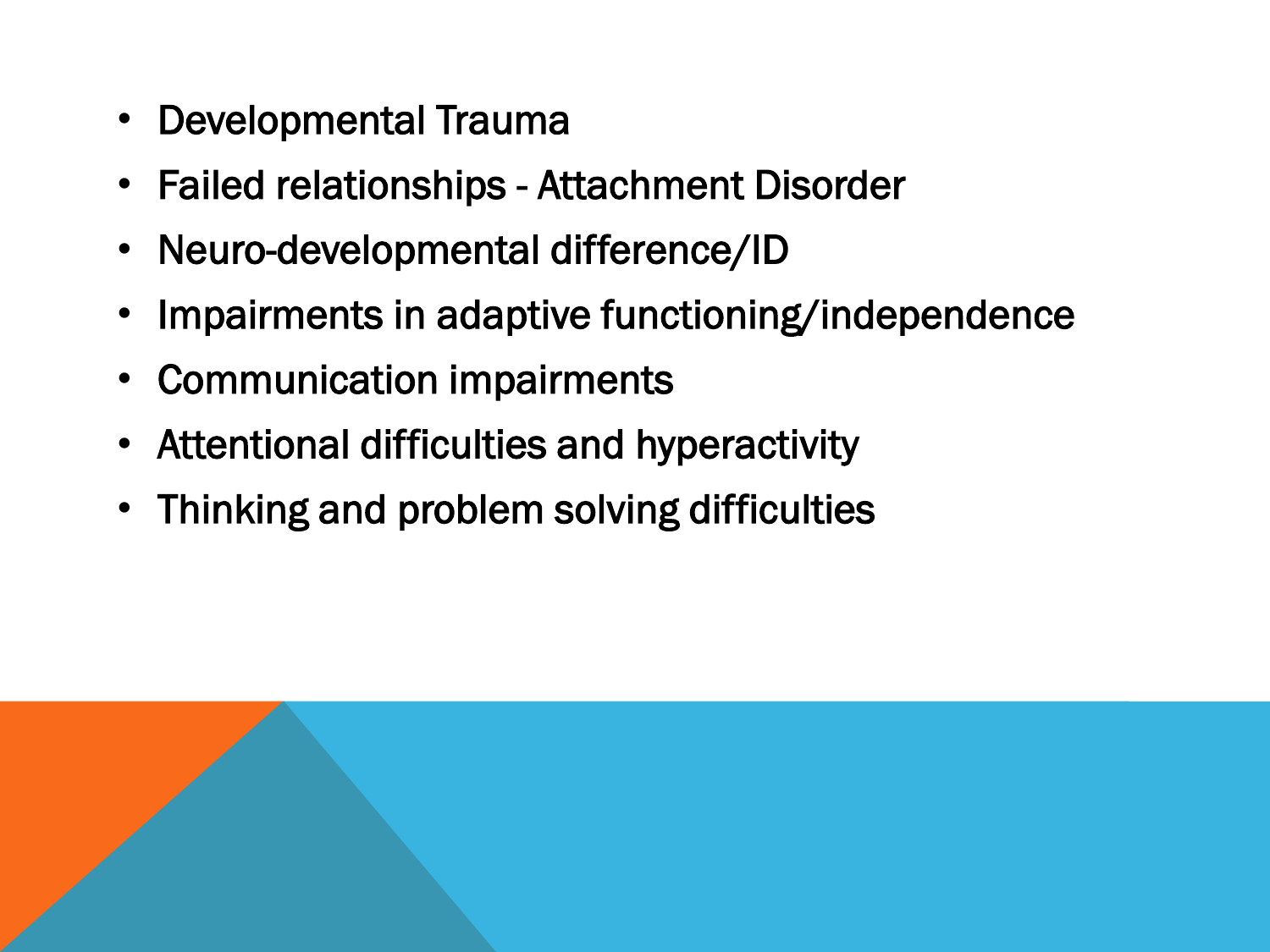- Neglect/Abuse/Loss PTSD
- Dysregulated emotions/behaviour
- Hyper-arousal/alertness/sensitivity
- Distorted perceptions
- Negative core beliefs
- Conflict/rejection of support/reactive
- Lack of a coherent inner voice
- Inability to self reflect

l<br>I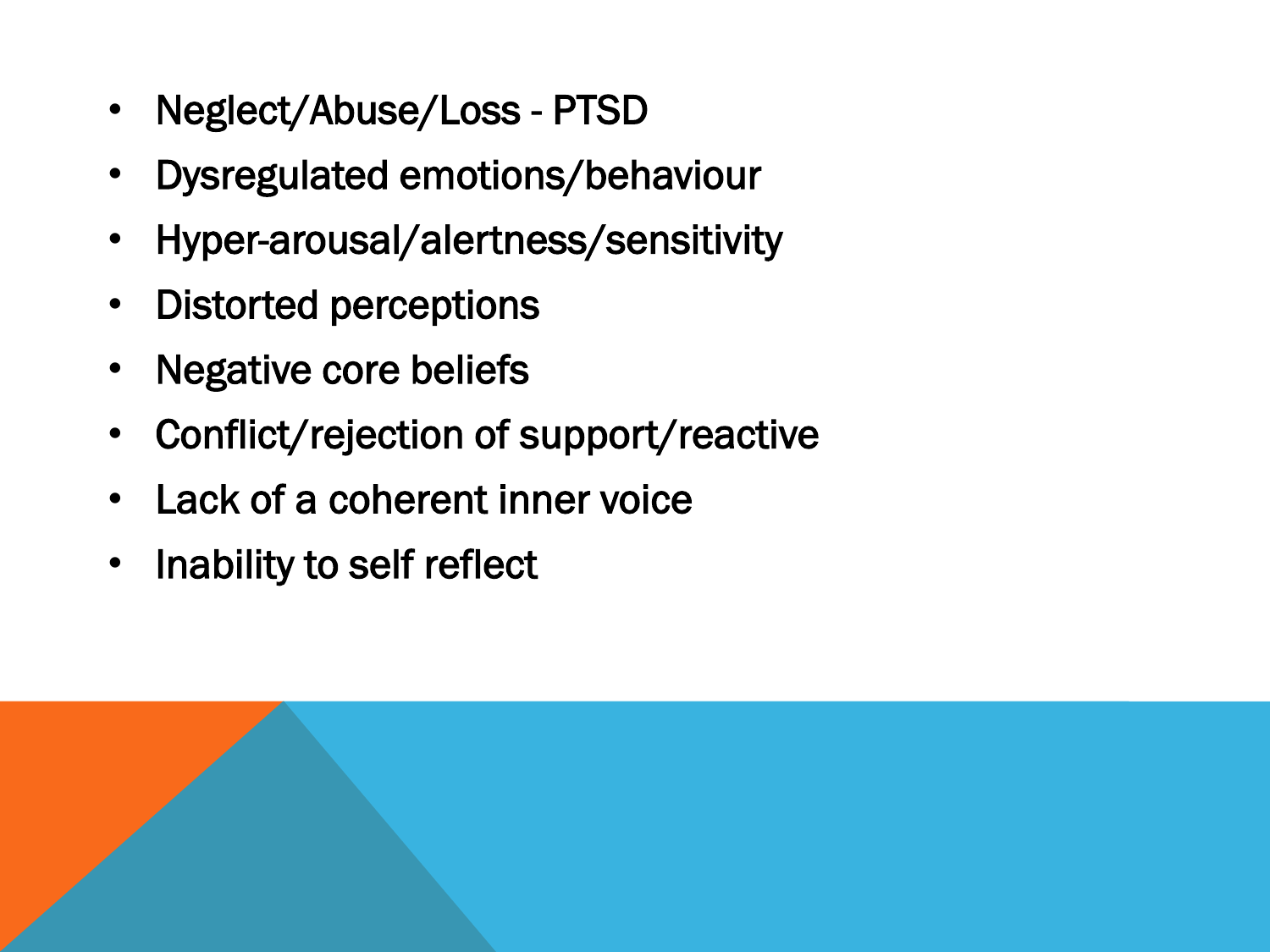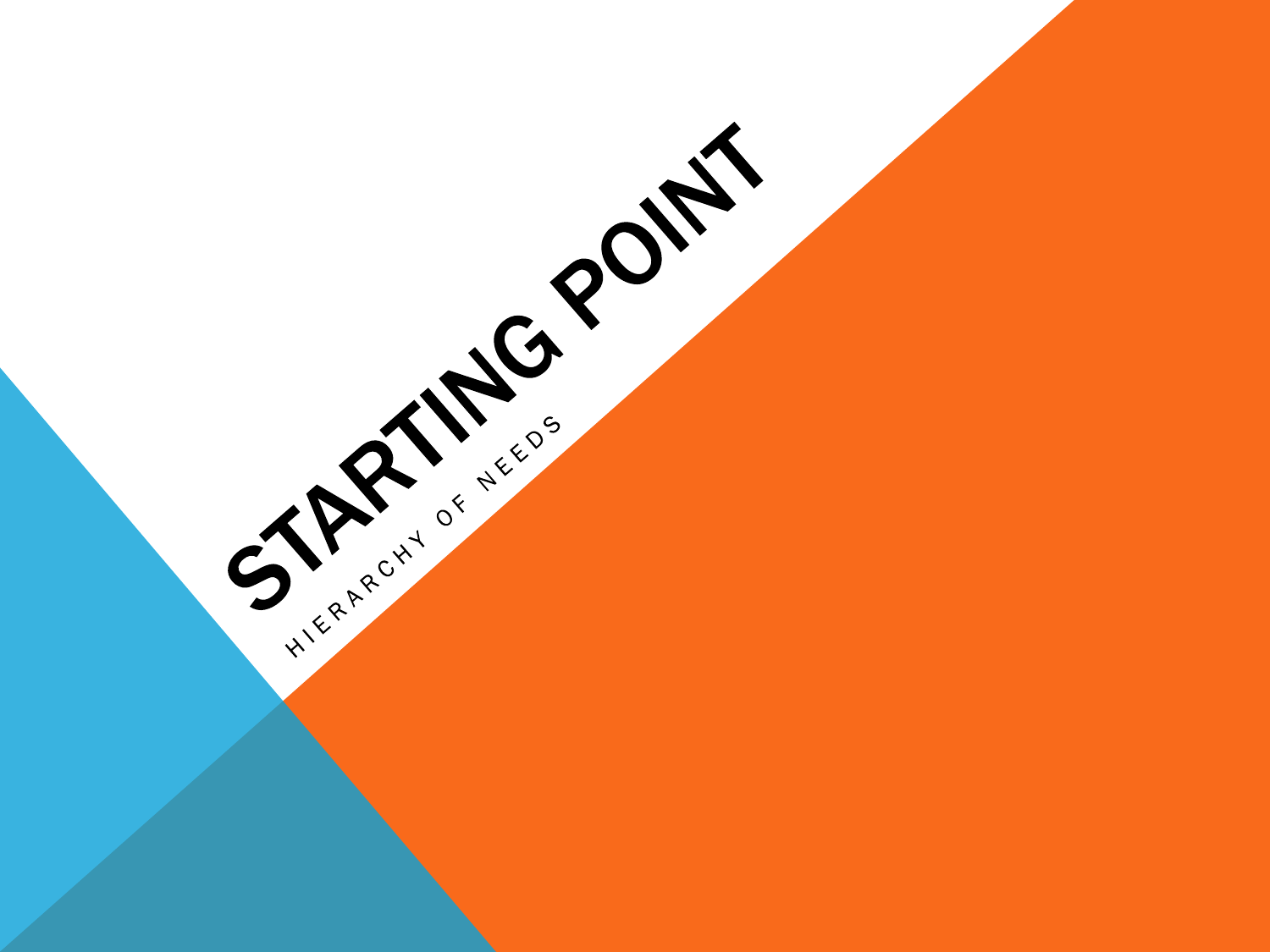## ATTACHMENT (K GOLDING)



## Develop Relationships

Feel Safe physically and emotionally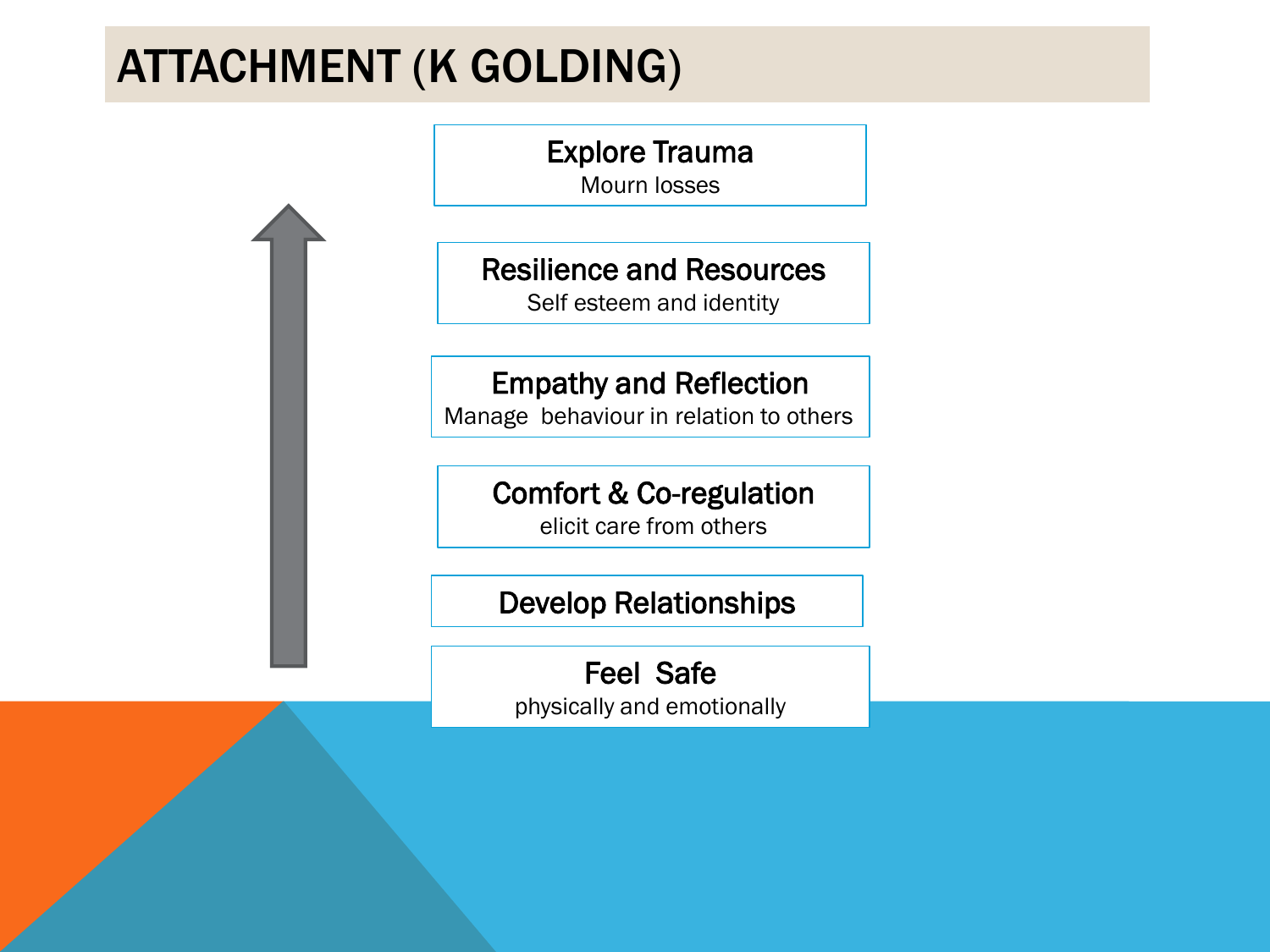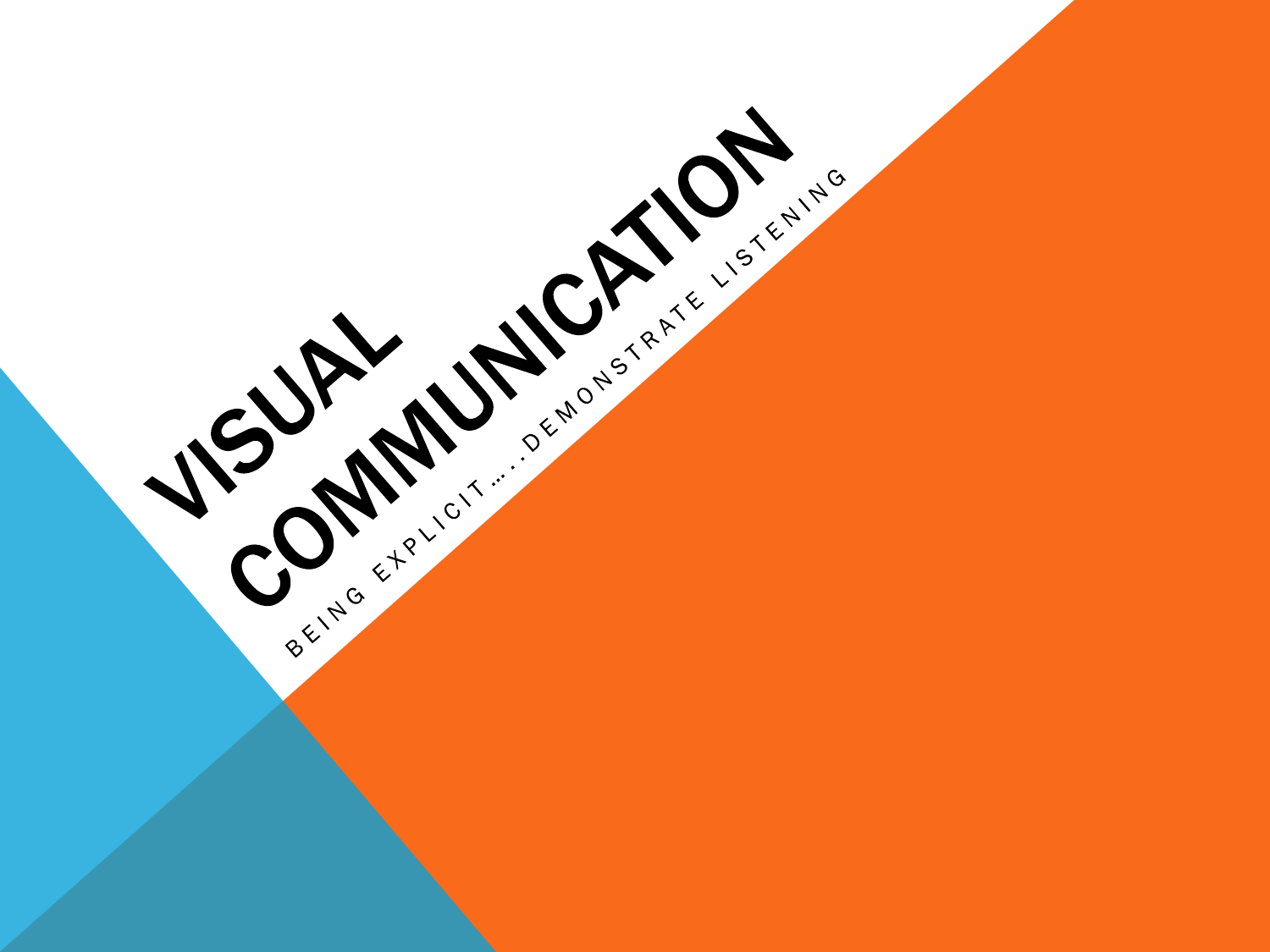- Active listening
- Capture and value the moment
- Compare the moments
- Mark change/progress
- Support all transitions
- Share process "do with"
- Demonstrate how to reflect, weigh, balance
- Provide external regulation …. enable internal regulation

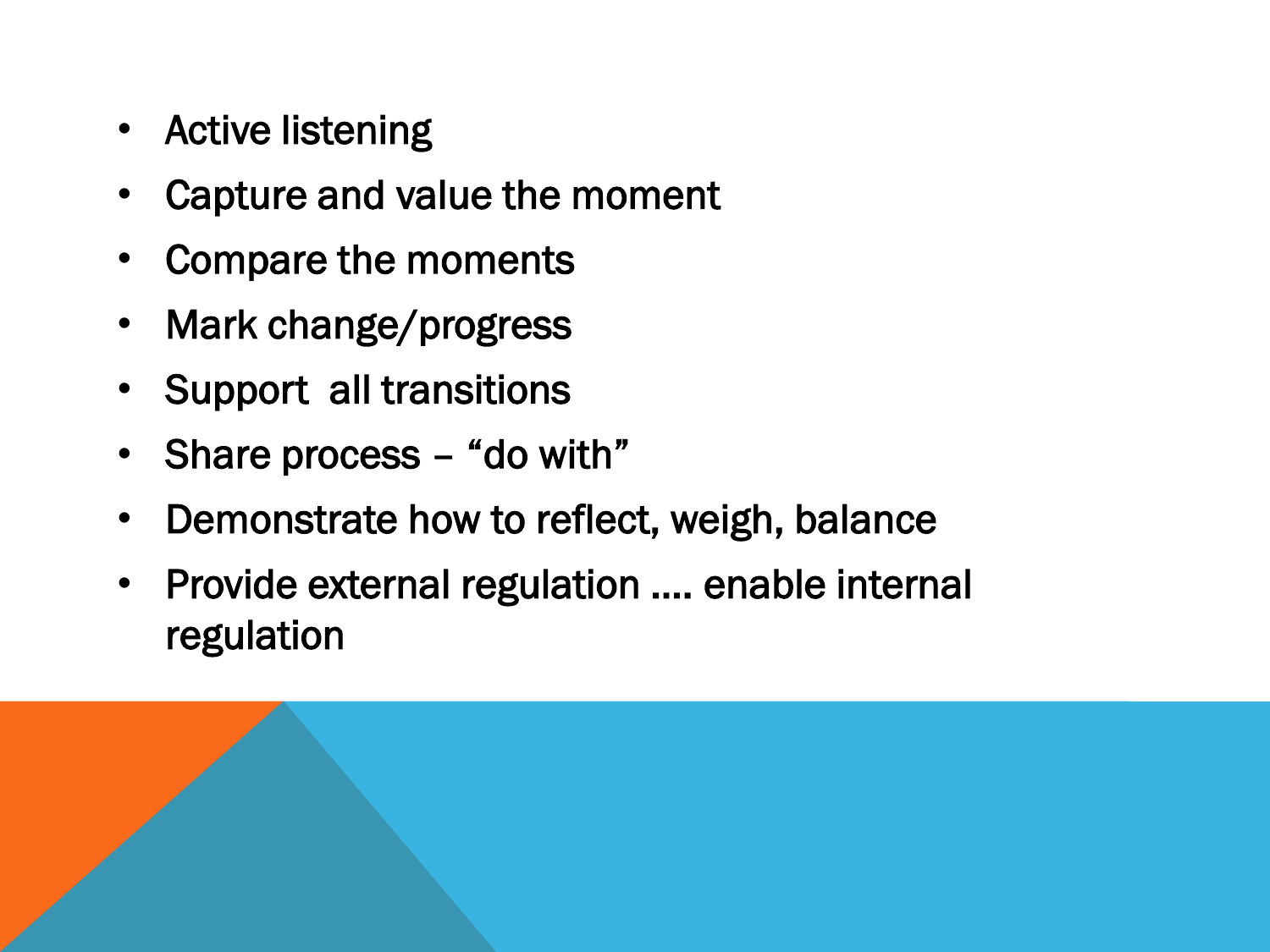- Mind Maps breaking down and building up
- Visual schedules and timetables named adults/transitions – "holding hands"
- Visual regulation tools thermometers/scales
- CAT techniques for staff reflection, support and formulation
- Talking Mats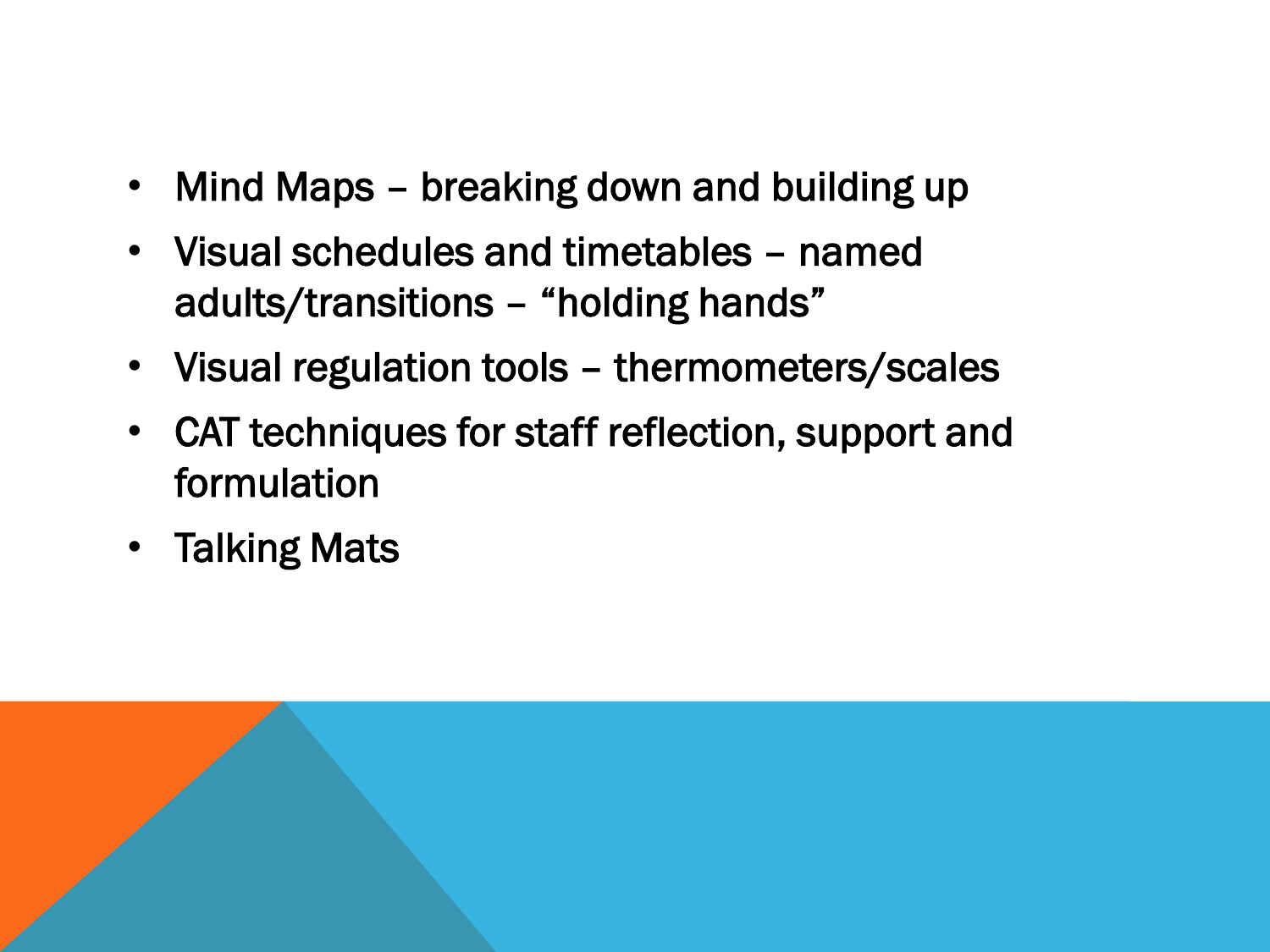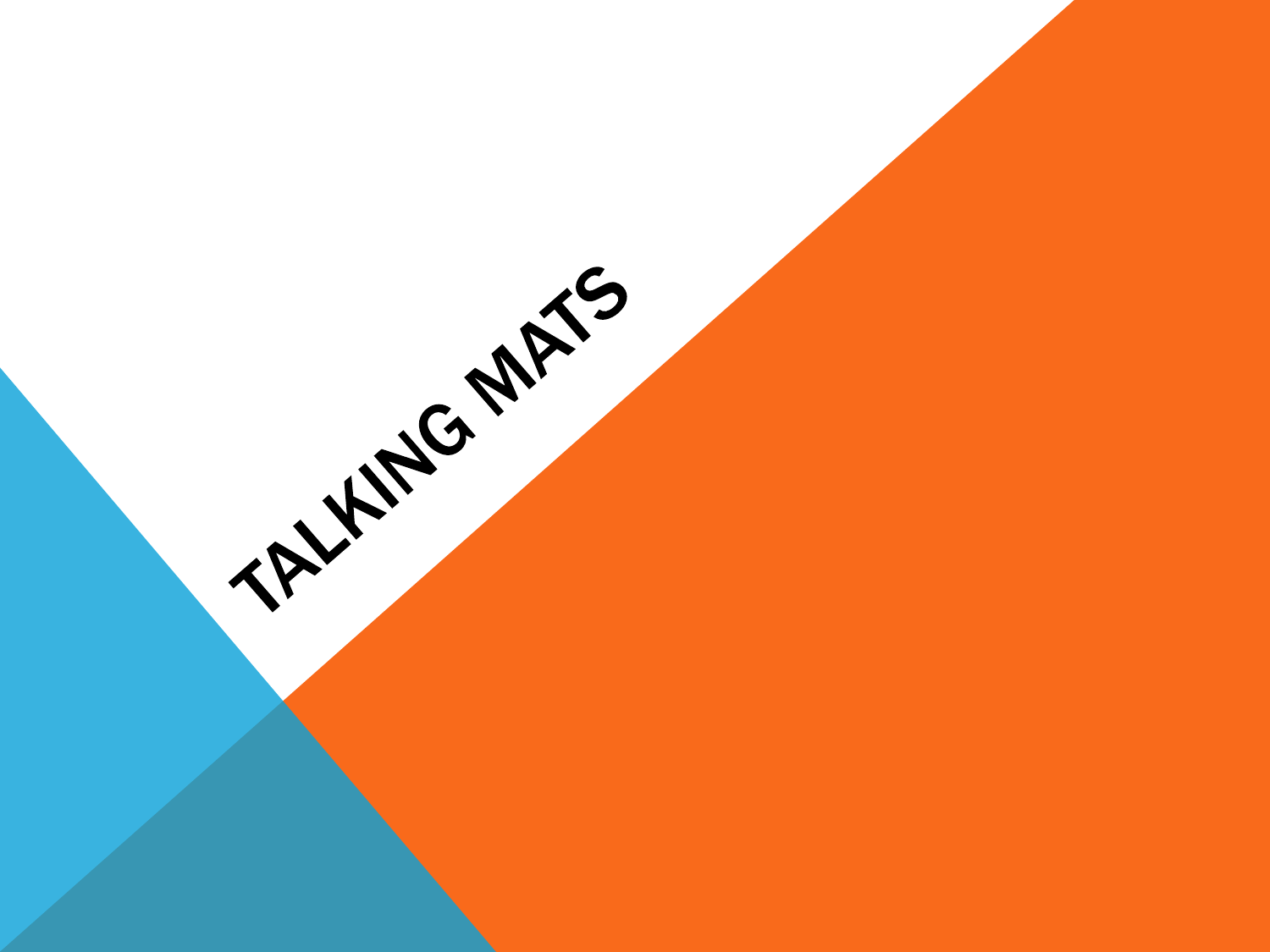- All staff trained
- "Check in" coping
- Monitor safety/worries
- Keeping Safe
- Young people's pack rights/progress/environment/care
- Views on progress in care and education
- Views on transitions in education and care
- Literacy goal setting
- Service development group consultations
- Family connections

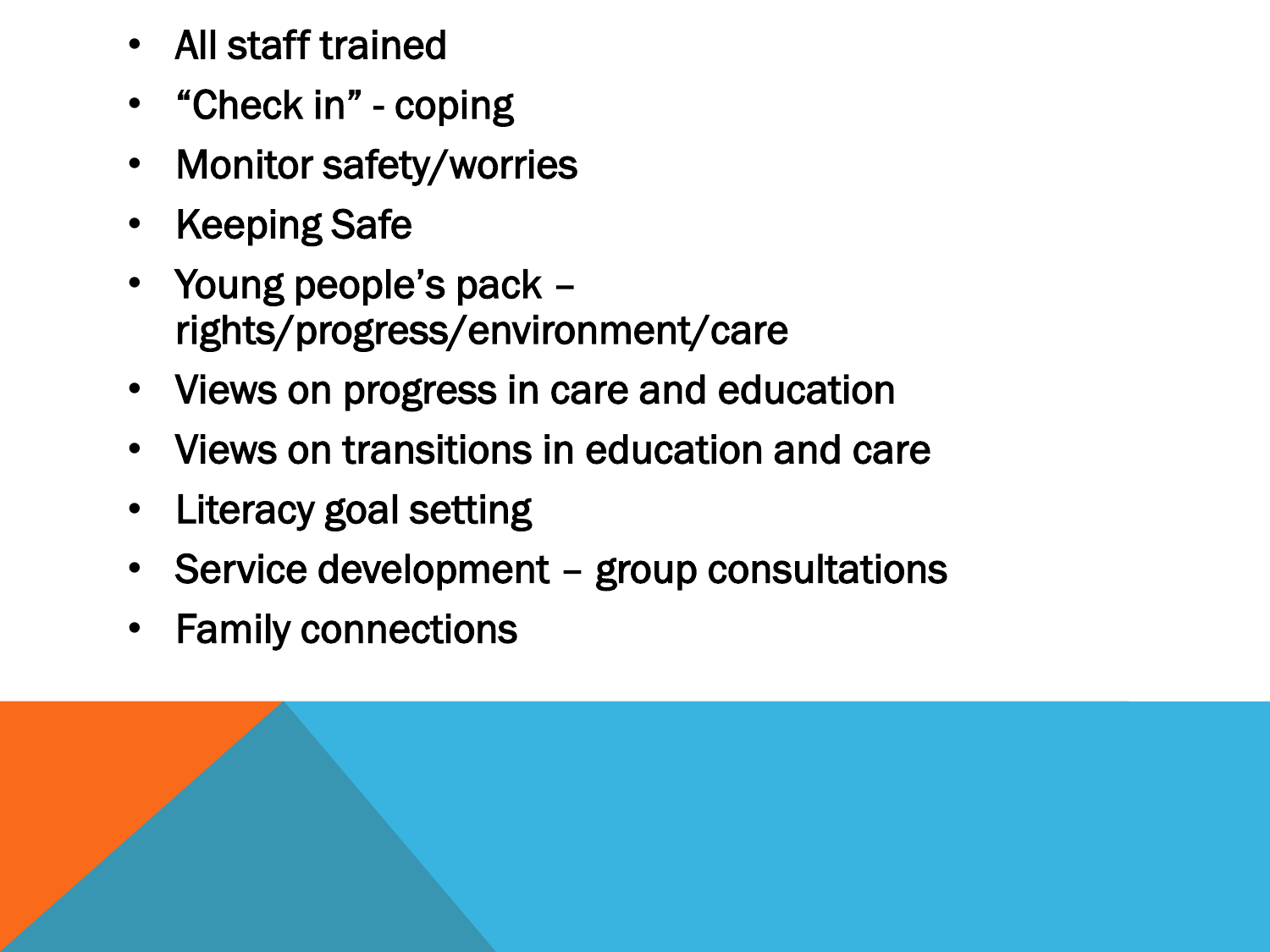